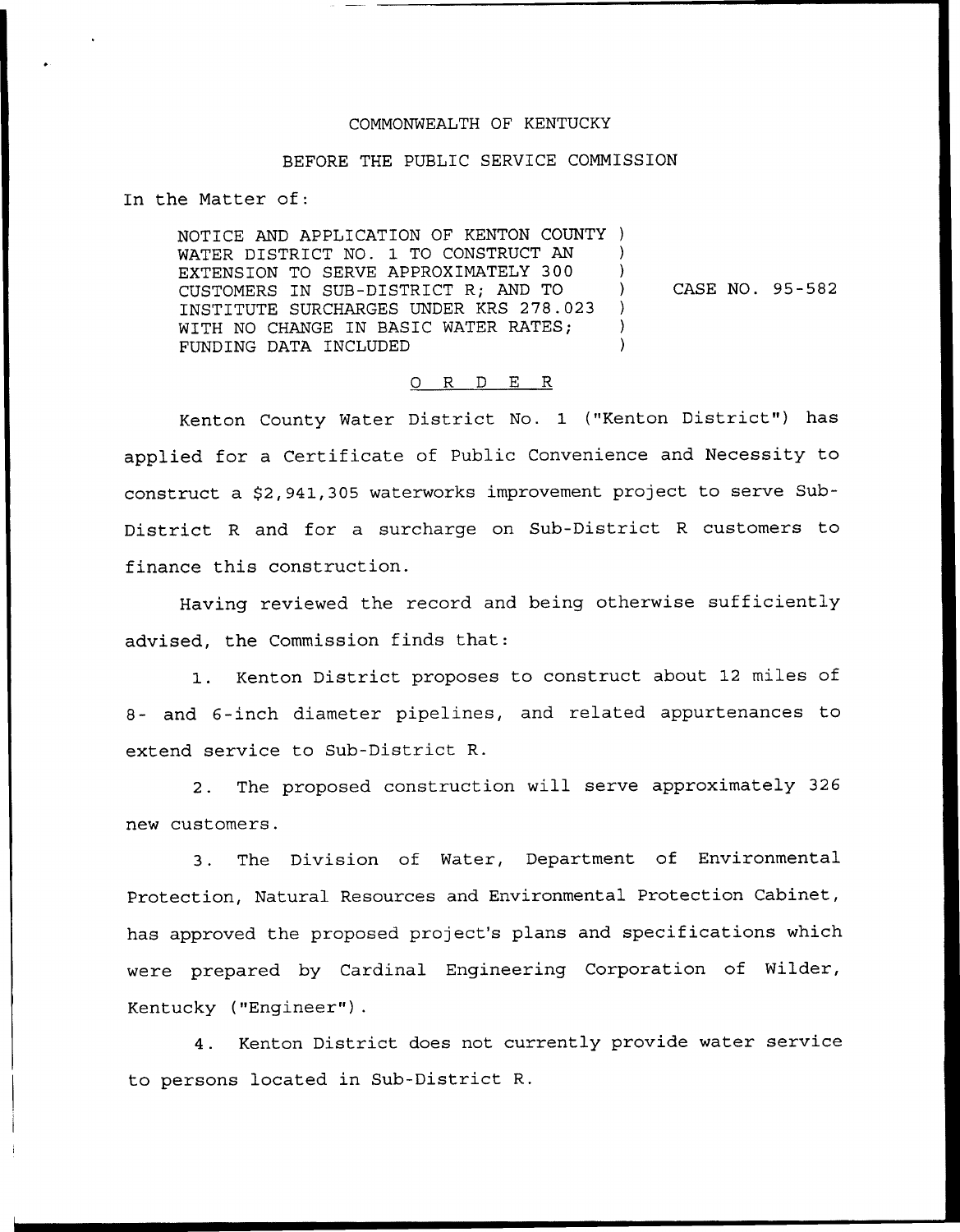5. No other public or municipal utility is providing water service in Sub-District R.

6. Persons within Sub-District <sup>R</sup> are currently supplied water through wells and cisterns.

7. Sample testing of wells and cisterns within Sub-District <sup>R</sup> indicates the presence of coliform organisms on a wide scale and suggests a serious public health problem.

8. No adequate water supply currently exists to provide fire protection service to persons within Sub-District R.

9. After allowances for fees, contingencies, and other indirect costs, the total project cost is approximately \$2,941,305.

10. The proposed project will be funded from the following sources: Community Block Development Grant (\$891,712), Kentucky Department of Transportation Emergency County Road Funds (\$300,000), Kenton County Fiscal Court loan (\$75,000), City of Ryland Heights grant (\$10,000), City of Fairview grant (\$5,000), Lally Pipe Company contribution (\$1,000), Revenue Bond Anticipation Notes (\$1,591,093), and customer contributions (\$67,500).

11. Following completion of the proposed project, Kenton District intends to issue 25-year revenue bonds to retire the bond anticipation notes and any remaining costs.

12. Kenton District proposes to assess a surcharge on Sub-District <sup>R</sup> customers to service the revenue bonds. Under its proposal, Kenton District would assess a monthly surcharge of \$ 30.00 to Sub-District <sup>R</sup> customers located in the vicinity of Ryland Heights, Kentucky to recover debt service on \$949,036 of

 $-2-$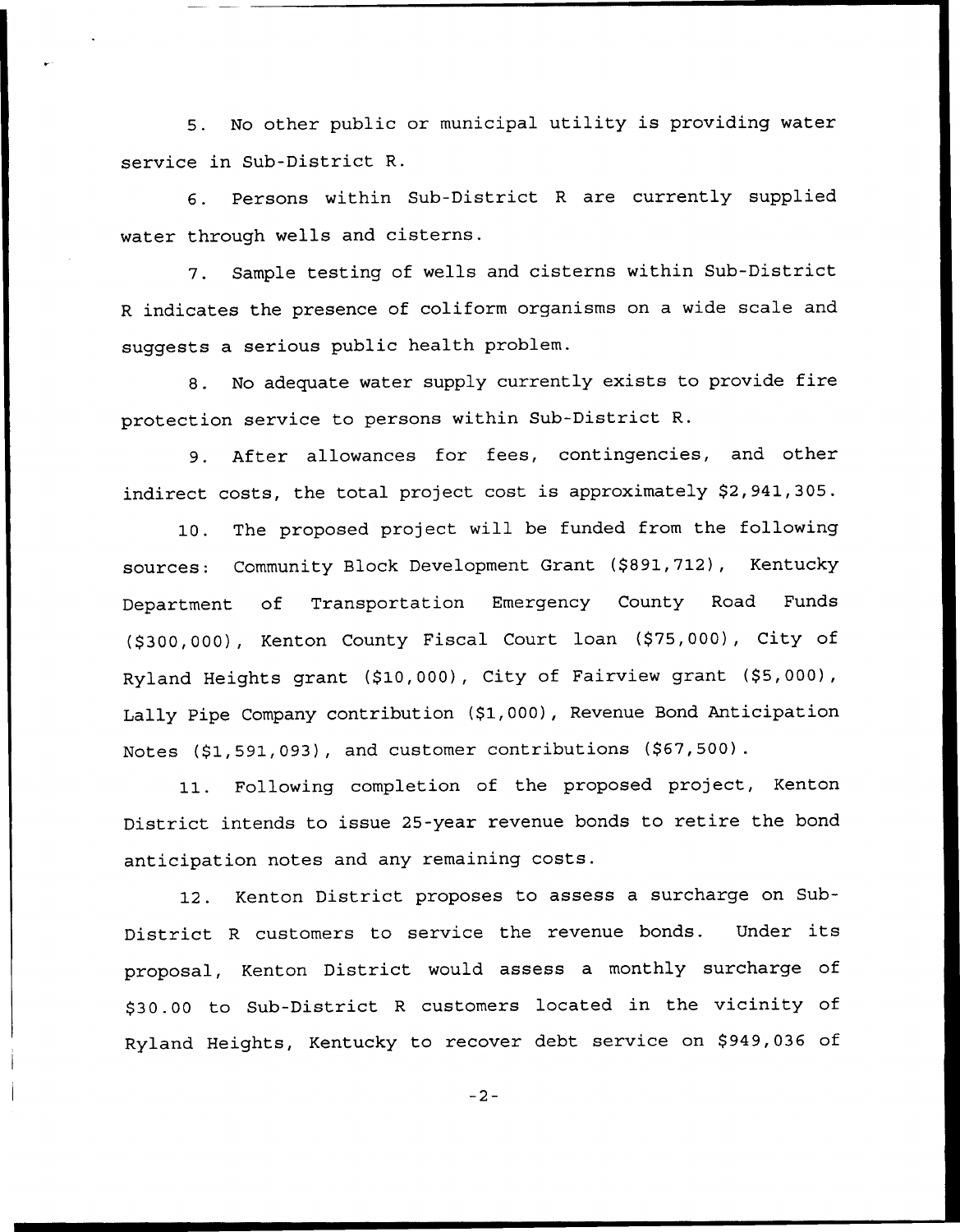revenue bonds and a surcharge of \$62.00 to Sub-District R customers located in the vicinity of Ryland Lakes, Kentucky to recover debt service on \$800,000 of revenue bonds.

13. Kenton District, in conjunction with local community officials, has held public meetings on the proposed construction and proposed surcharge.

14. The City of Ryland Heights, Kentucky and the Ryland Lakes Community Association have been advised of the proposed surcharges and have agreed to their assessment.

15. The proposed surcharges will recover the cost of the proposed extension and are fair, just, and reasonable.

16. As the final project and debt service costs will not be known until project completion and the issuance of revenue bonds, Kenton District should, within <sup>20</sup> days after the issuance of revenue bonds, submit a written report to the Commission on the final project costs, the total bond issuance amount, and the bonds' rate. It should also submit a revised calculation of the proposed surcharges which is based on these factors.

IT IS THEREFORE ORDERED that:

1. Kenton District is granted <sup>a</sup> Certificate of Public Convenience and Necessity to proceed with the proposed construction as set forth in its application.

2. Kenton District shall not deviate from the construction approved without prior Commission approval.

3. Kenton District shall obtain Commission approval before performing any additional construction.

 $-3-$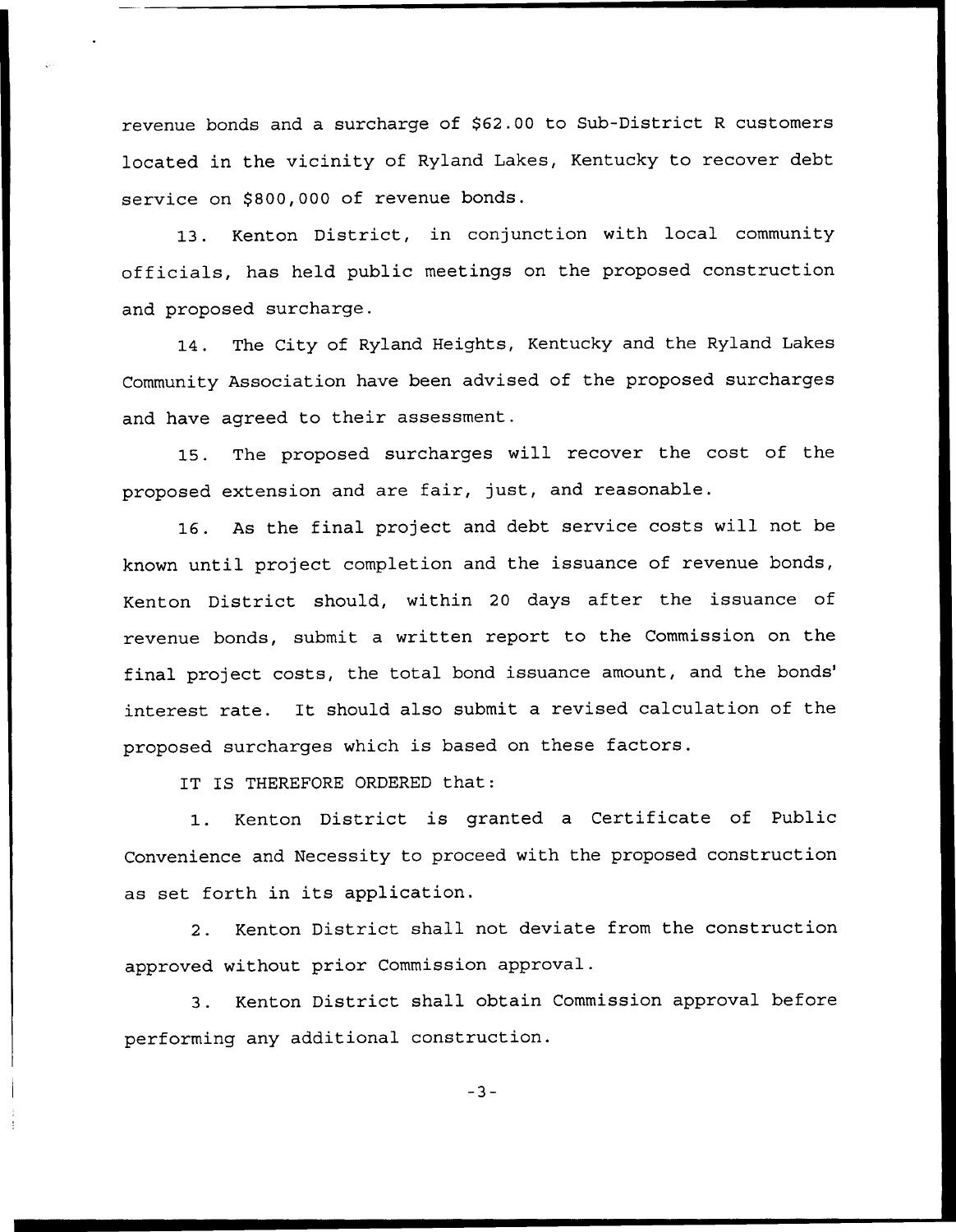4. Kenton District shall file <sup>a</sup> copy of the "as-built" drawings and a certified statement that the construction has been satisfactorily completed in accordance with the contract plans and specifications within 60 days of the substantial completion of the proposed construction project.

5. Kenton District's contract with its Engineer shall require the provision of construction inspection under the general supervision of a professional engineer with a Kentucky registration in civil or mechanical engineering to ensure that the construction work is done in accordance with the contract plans and specificcations and in conformance with the best practices of the construction trades involved in the project.

6. The rates set forth in Appendix <sup>A</sup> of this Order are approved for service rendered to Sub-District <sup>R</sup> as of the date of this Order.

7. Upon collection of surcharge revenues of \$949,036 from the Sub-District <sup>R</sup> customers located within the vicinity of Ryland Heights, Kenton District shall cease assessing the surcharge of \$30.00.

8. Upon collection of surcharge revenues of \$800,000 from the Sub-District <sup>R</sup> customers located within the vicinity of Ryland Estates, Kenton District shall cease assessing the surcharge of \$ 62.00.

9. In the event that the final project costs and the debt service requirments of the revenue bond issuance differ from Kenton

 $-4-$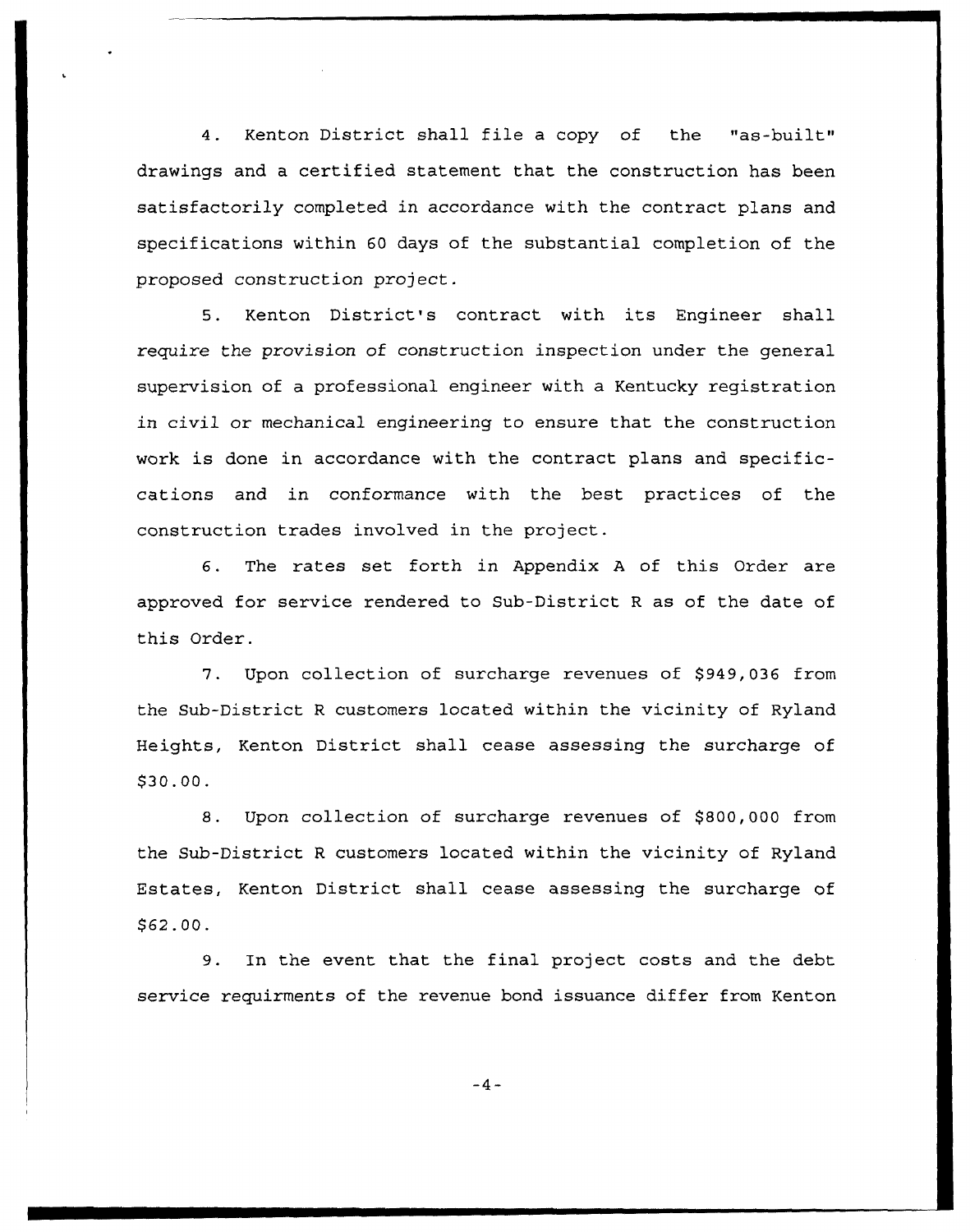District's projections, the restrictions contained in Ordering Paragraphs 7 and <sup>8</sup> shall be revised.

10. Beginning in 1997, for the calendar year 1996 and for each calendar year thereafter in which the surcharges are effective, Kenton District shall, when submitting the annual financial and statistical report required by Commission Regulation <sup>807</sup> KAR 5:006, Section 3(l), also submit <sup>a</sup> written report for each approved surcharge which lists: (a) the total surcharge billed during the preceding calendar year; (b) the accumulated surcharge billed; and (c) remaining debt service on the debt which Kenton District issued to finance the facilities in question.

11. Kenton District shall submit its revised tariff sheets reflecting the rates in Appendix <sup>A</sup> within <sup>30</sup> days of the date of this Order.

Done at Frankfort, Kentucky, this 8th day of February, 1996.

PUBLIC SERVICE COMMISSION

Chairman

 $Cha1$ rman

Commissione Vice Chairman

ATTEST

Executive